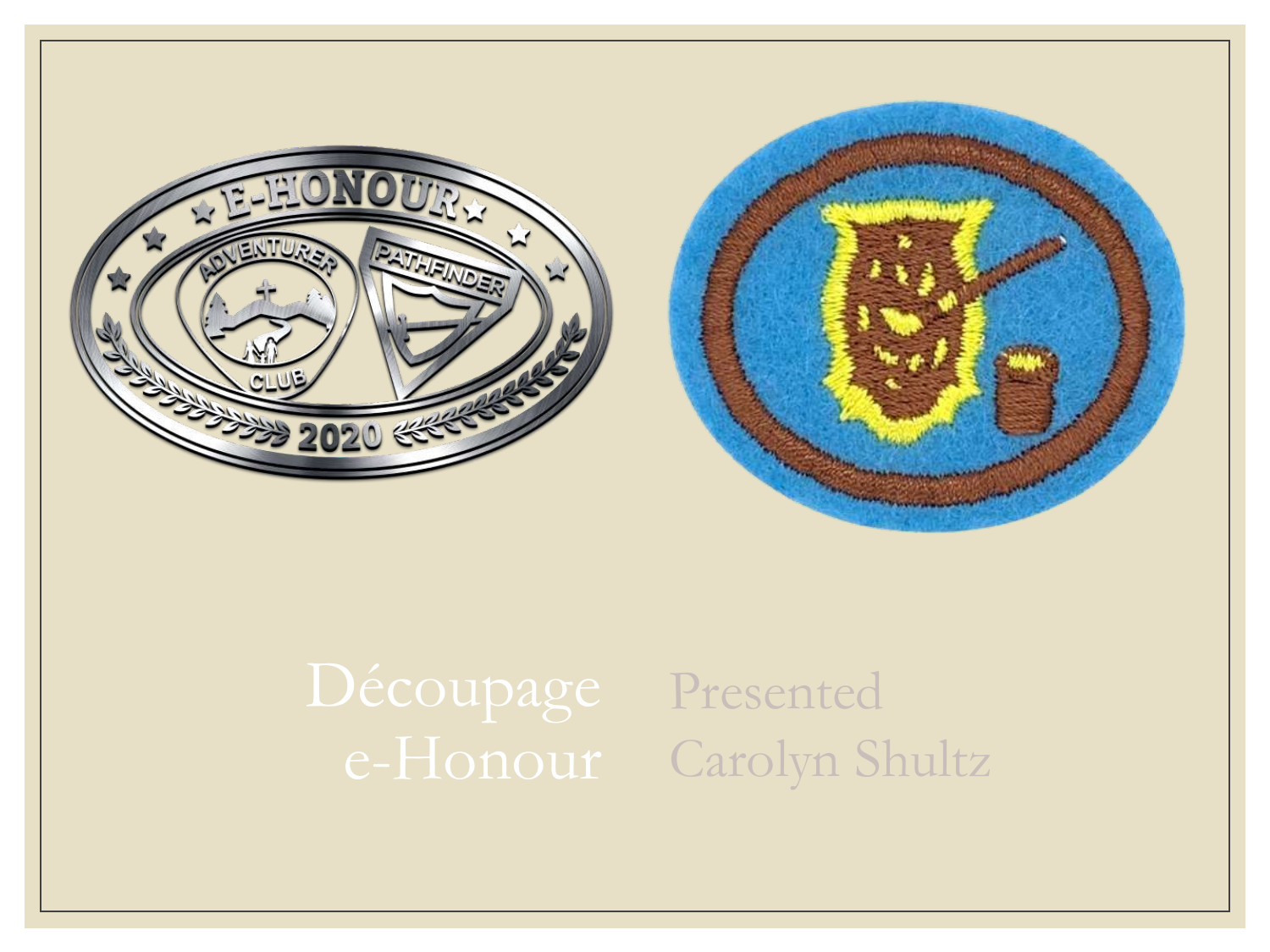### About me….

My name is Carolyn Schulz and I'm an American, born in California. I attended Newbold College for a year in the '70s, fell in love with England and British culture and have lived here for nearly 50 years. I am a widow with one son, three step children and four grandchildren, (and another on its way!).

I trained as a teacher but when the opportunity arose for a job in the art and craft industry, I happily turned my hobby into a career. I have worked in almost every area of that creative industry from sales and marketing to product development. My favourite roles included designing my own line of kits, editing magazines, and teaching at local colleges. I have authored 10 books and been a regular guest presenter on both Create & Craft TV and QVC.

I am retired and with my local church have been running a craft ministry called Creative Connections where we make friends and develop relationships with our community by sharing our creative abilities. I love all sorts of crafting techniques and media but decoupage remains one of my favourites. Others include jewellery and beading, mosaics and more recently, doodle art. Other things with which I fill my retirement time include travel (when we are allowed to again! and reading as well as walking and spending time with friends.

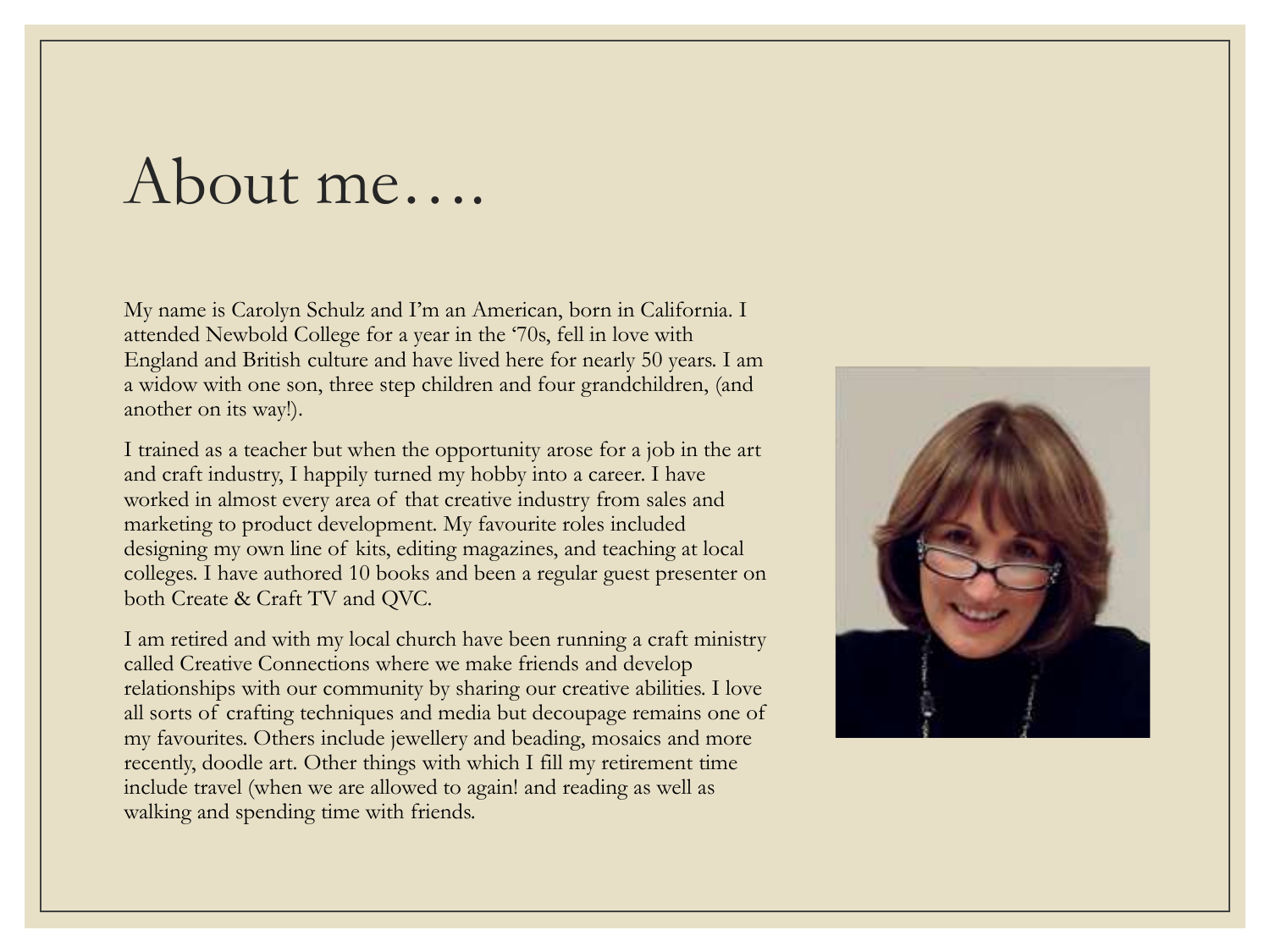## Requirements

| Give        | Give the meaning and history of<br>decoupage.                                                                    |                                           |
|-------------|------------------------------------------------------------------------------------------------------------------|-------------------------------------------|
| <b>Make</b> | Make a list of the materials and<br>equipment needed in decoupage.                                               |                                           |
| Describe    | Describe how to prepare a wood or<br>metal object for decoupage.                                                 |                                           |
| Explain     | Explain three ways in which a print<br>may be used in decoupage.                                                 |                                           |
| Use         | Use the basic steps to complete 2 of the objects below:<br>Modpodge print<br>$\bullet$<br>Bookends<br>Tissue box | Key ring<br>Bottle<br>Item of your choice |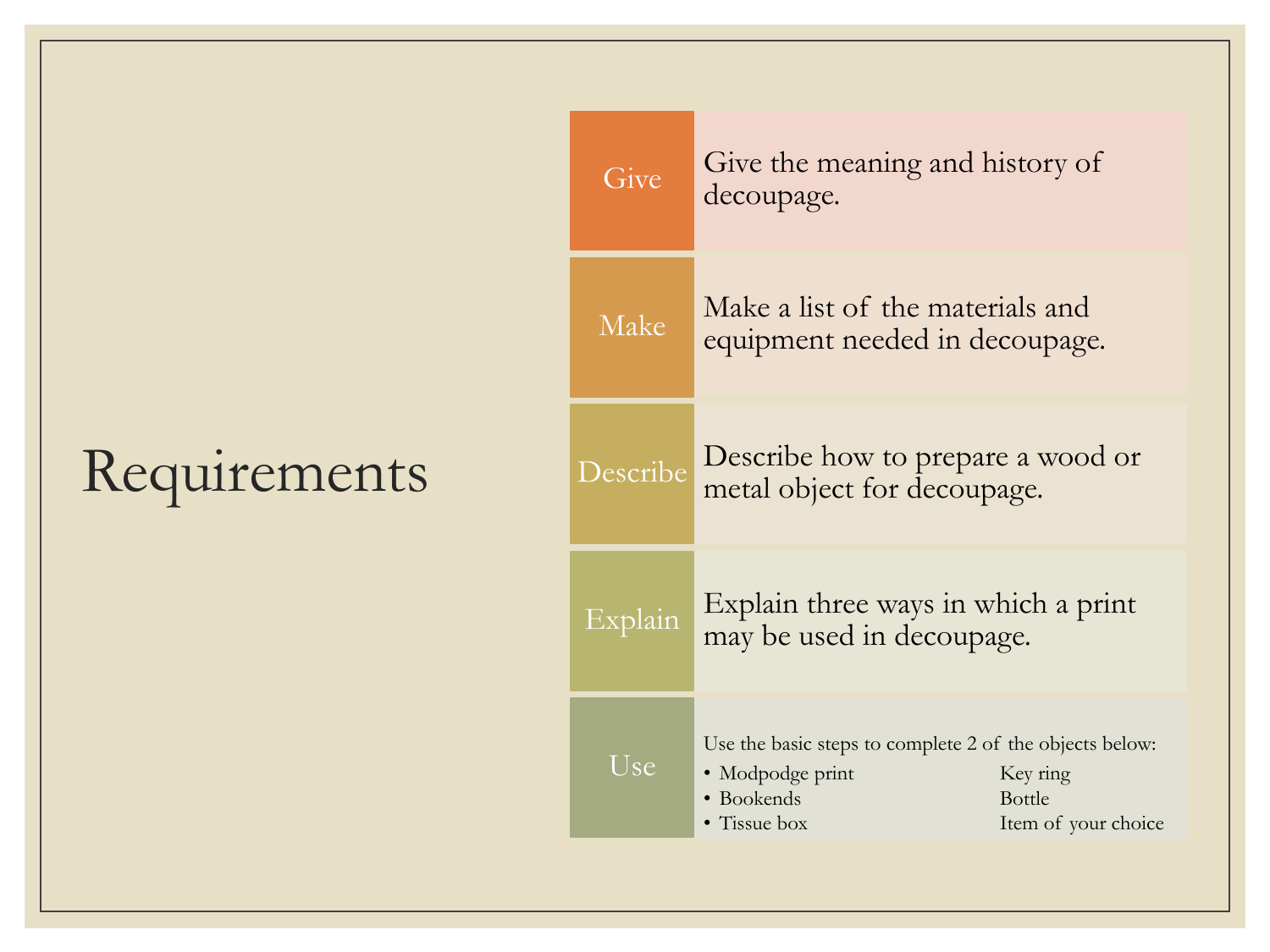

#### Requirement 1: The meaning of Decoupage

◦ A 20th century word, which comes from the French word découpeur meaning to cut out.

◦ A technique whereby cut outs are pasted to varying surfaces such as wood, glass, pottery, tin and such, in order to give a hand painted look.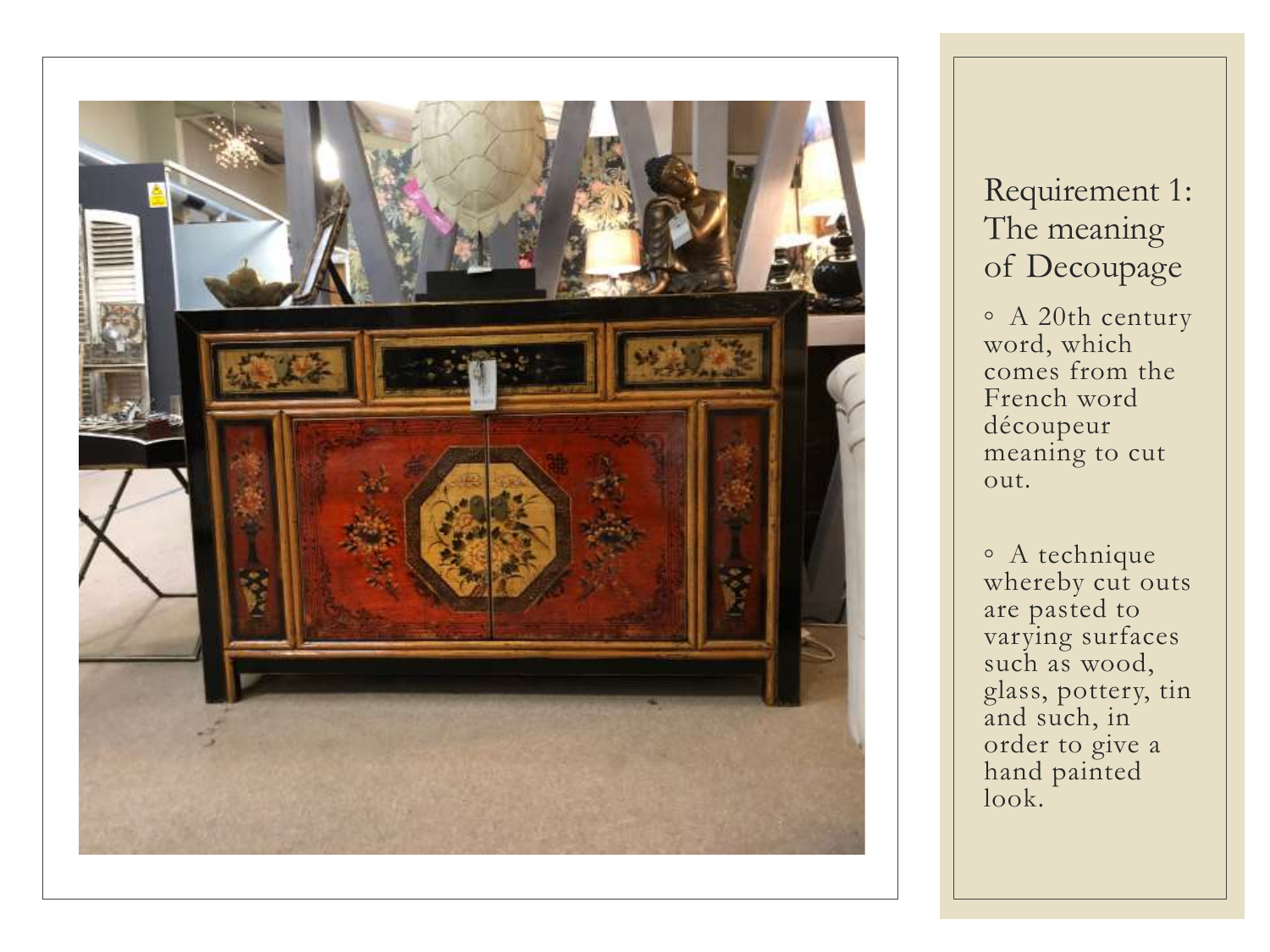



# The History of Decoupage

- Thought to originate from East Siberian tomb art where nomadic tribes decorated the tombs of their deceased.
- During the 12<sup>th</sup> century China used paper cutouts to decorate boxes, lanterns, windows and similar objects.
- During the 17th century Italy and France began perfecting techniques which used paper cutouts to decorate glass and furniture.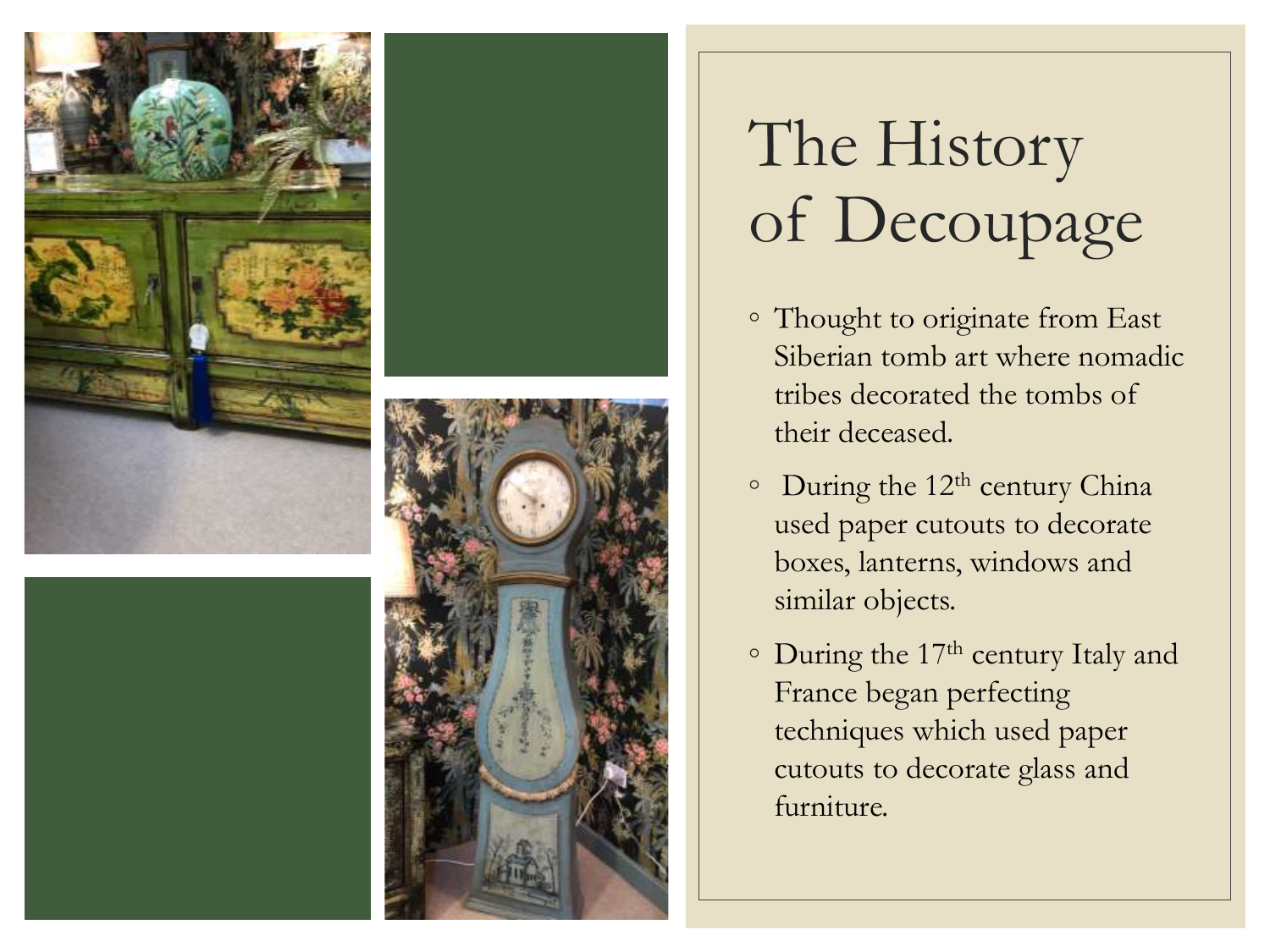DURING THE 18TH CENTURY IT BECAME A FASHIONABLE PASTIME IN THE FRENCH, ITALIAN AND ENGLISH COURTS.



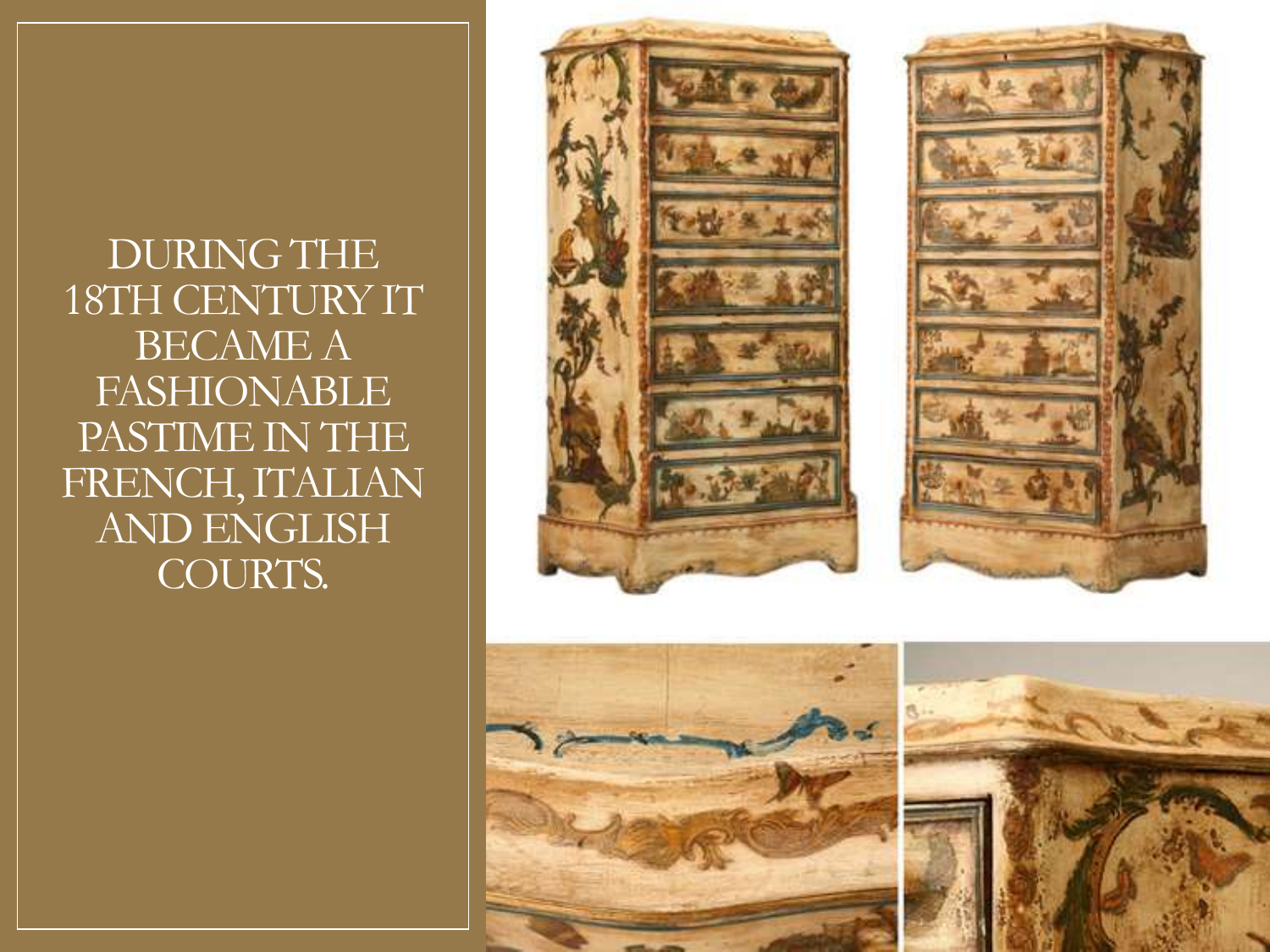

During the 1960's it enjoyed a revival which continues today with the decorations of trays, boxes, wastebaskets, lampshades, screens, etc.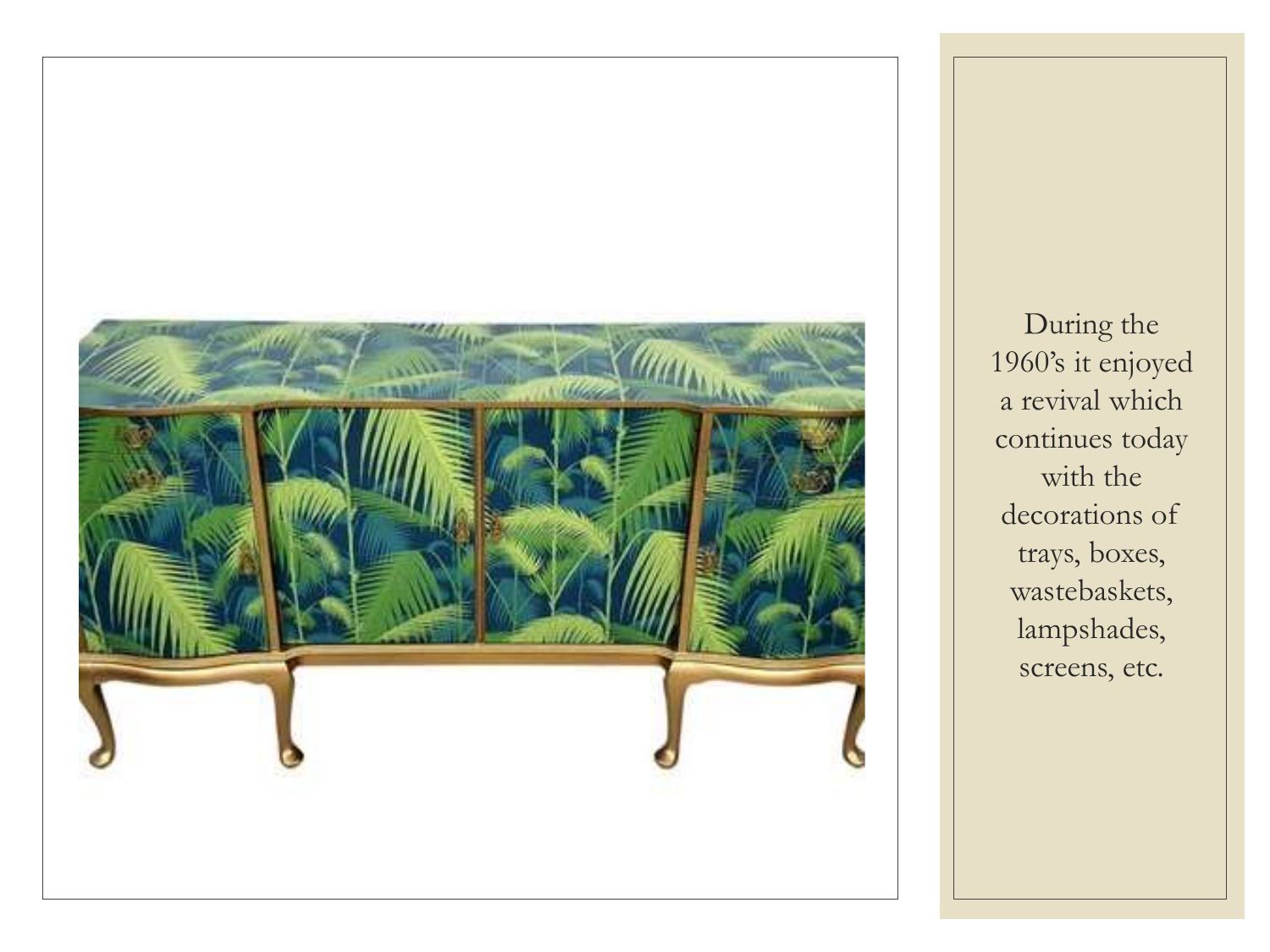◦ Today designers are finding more and more ways in which to reinvent decoupage, particularly by mixing with other mediums and techniques.



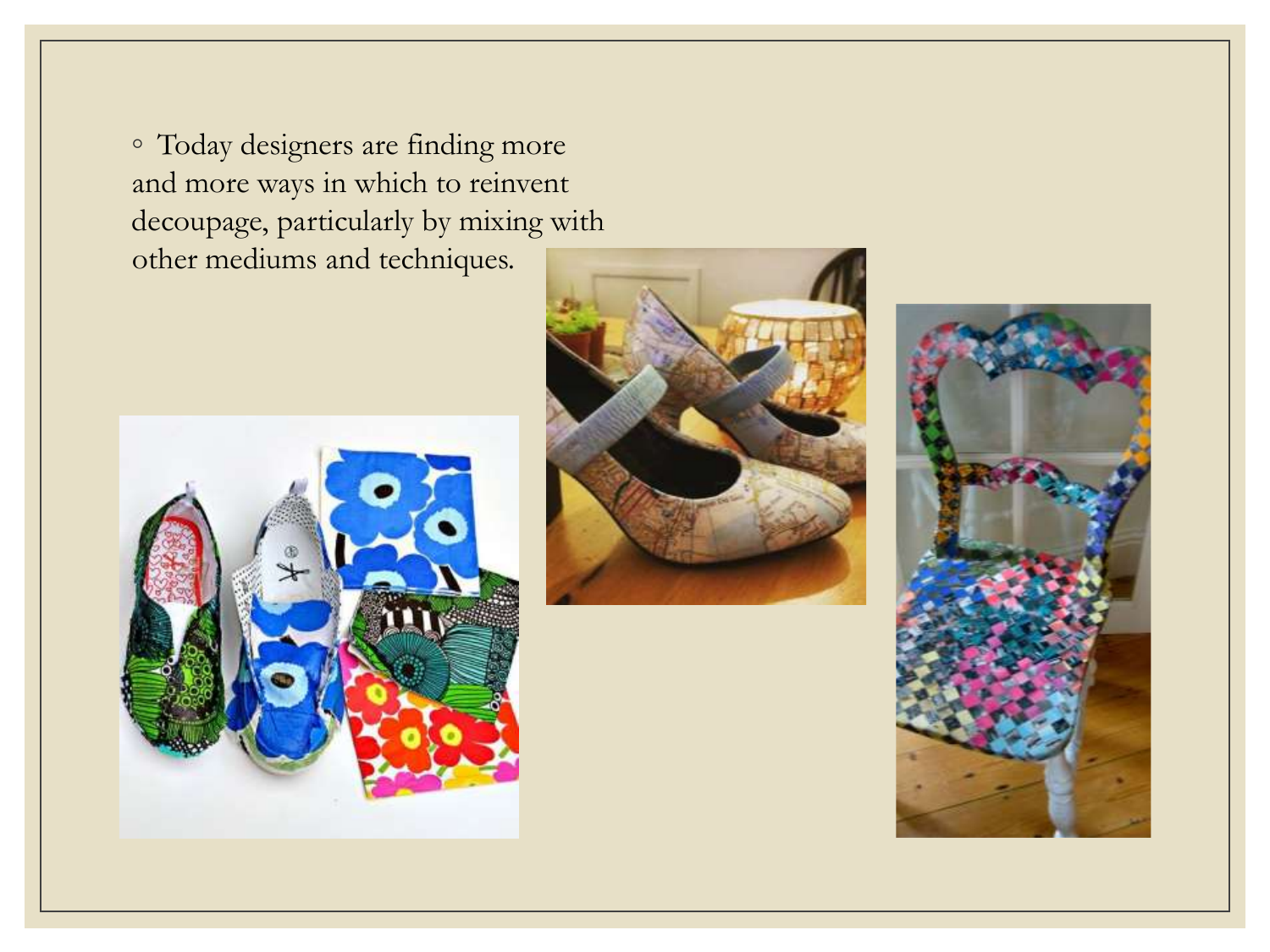





### Requirement 2 – Materials needed for découpage

- Chosen surface (such as wood, glass, pottery…)
- Paper images
- Adhesive
- Varnish or decoupage medium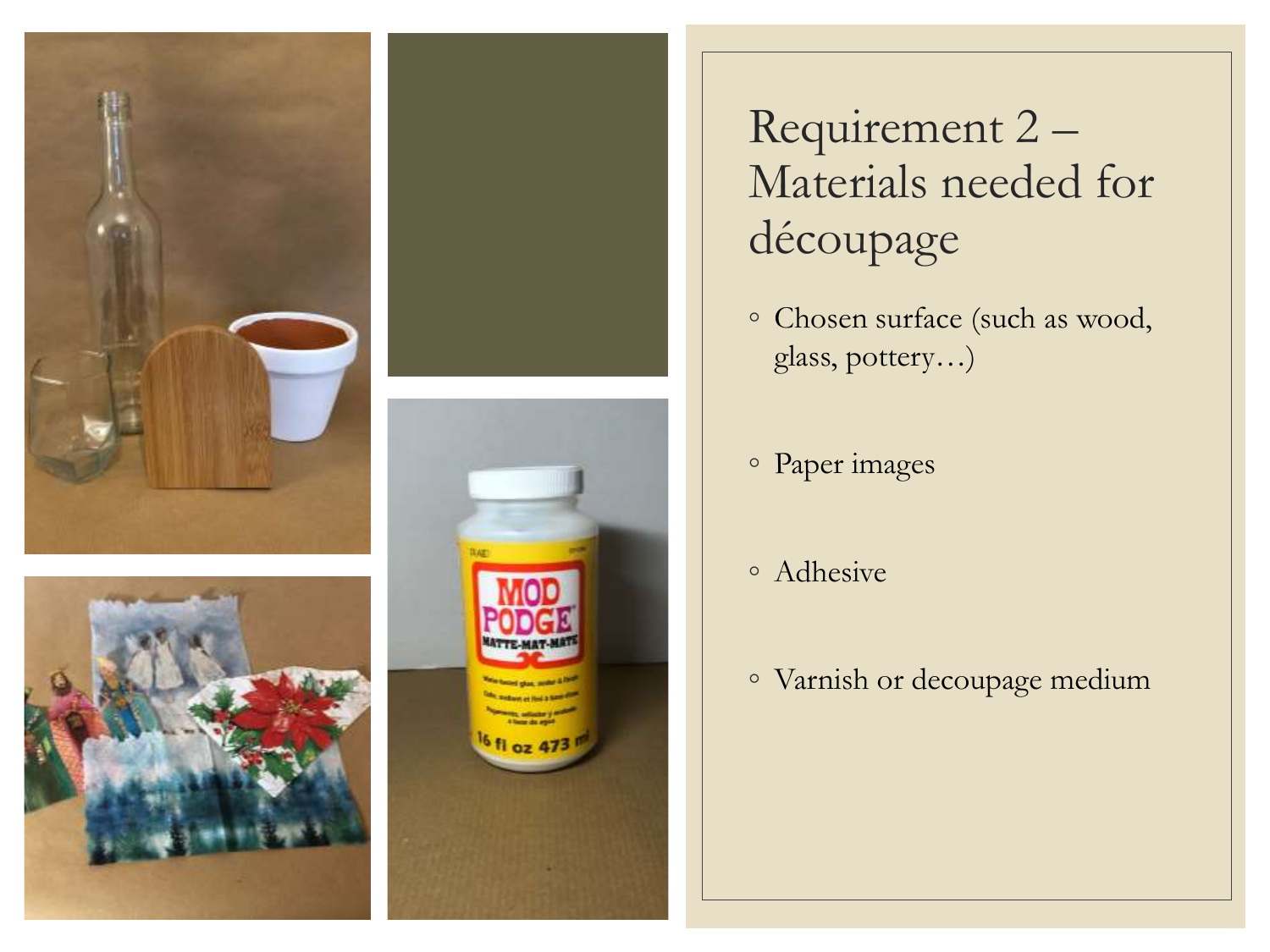

Tools and Equipment ◦ Scissors ◦ Paint brushes

◦ Sandpaper

◦ Soft cloth

◦ Sponge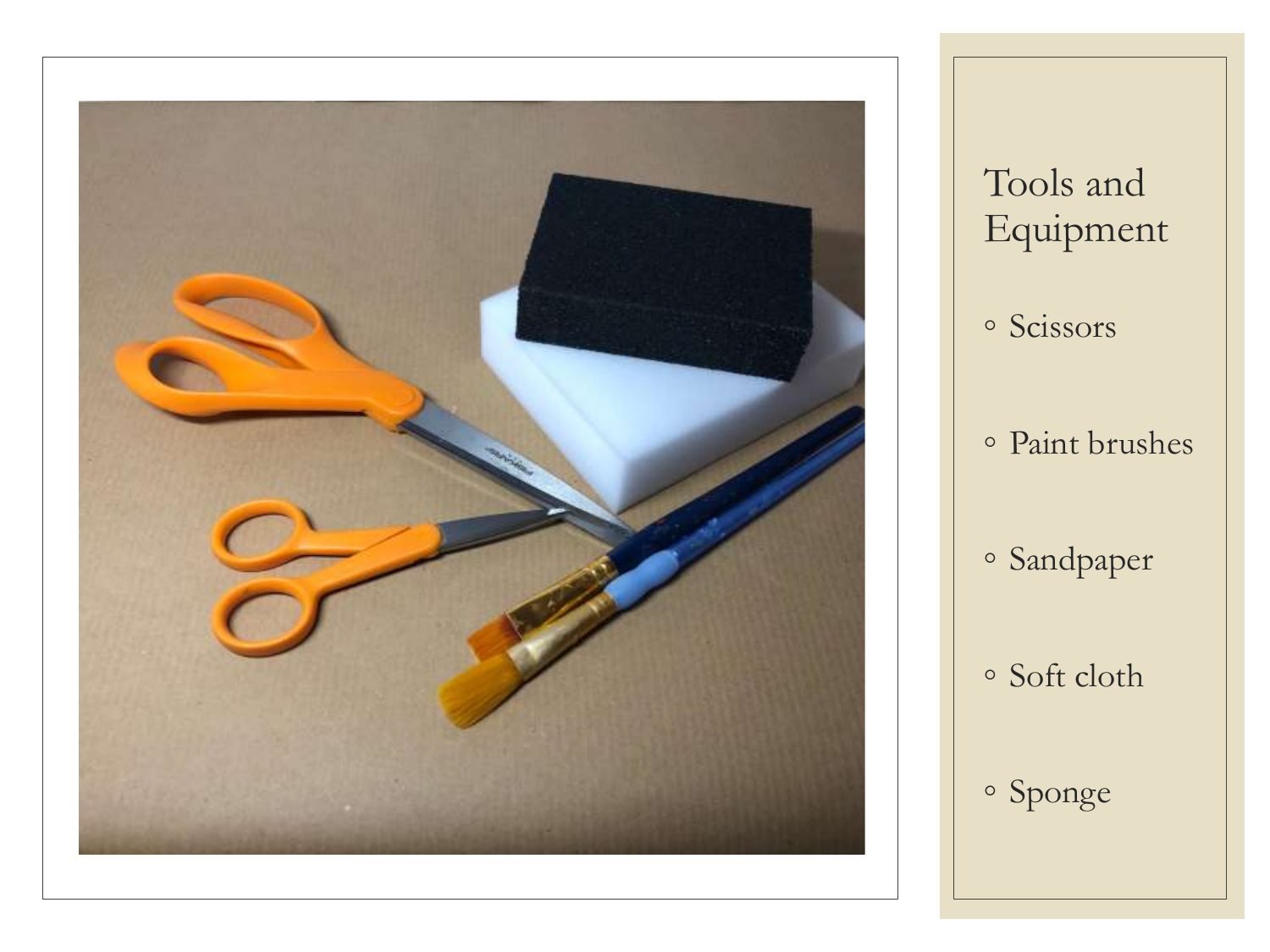### The Technique

- 1. Prepare surface.
- 2. Cut out images
- 3. Arrange images onto prepared surface
- 4. Glue images into position
- 5. Apply several coats of varnish, lacquer or decoupage medium









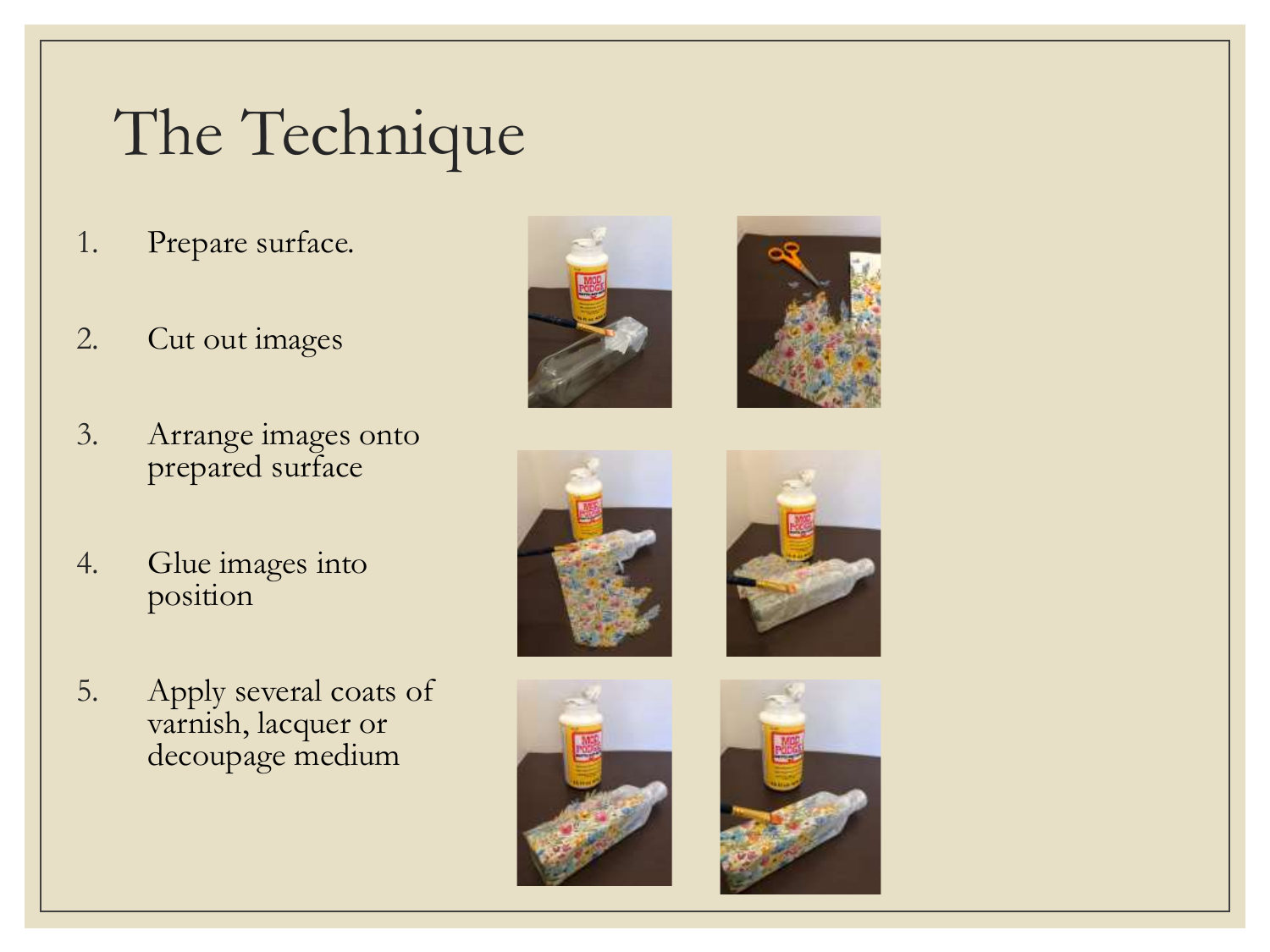### How to prepare surfaces

General instructions for all surfaces

Ensure surfaces are clean

Ensure surfaces are as smooth as possible

Ensure surfaces are dry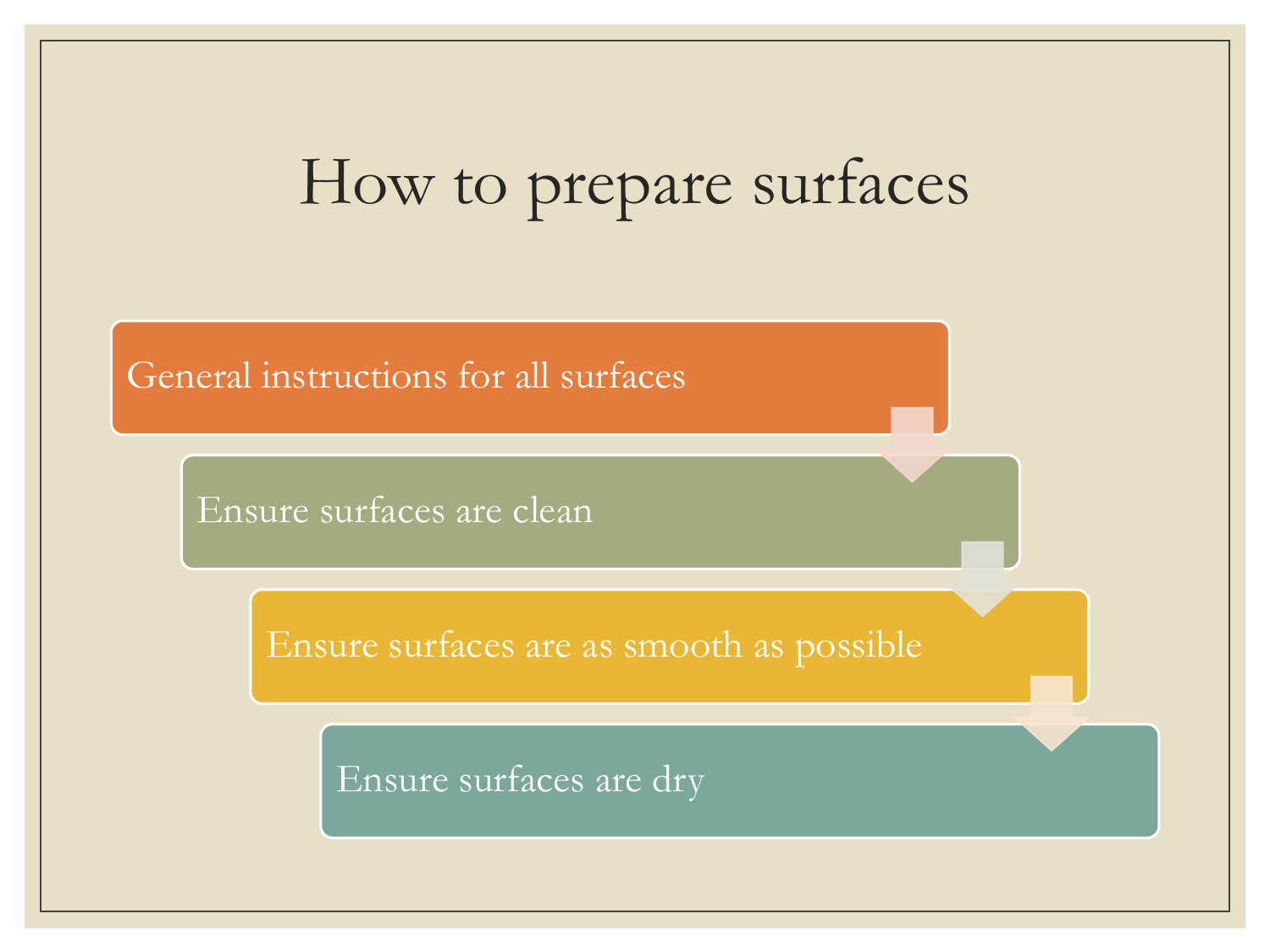### Preparing Wood Surfaces

- 1. Use sandpaper to remove blemishes and smooth away any roughness
- 2. Remove all dust
- 3. Seal and paint
- 4. Optional cover with tissue paper scraps

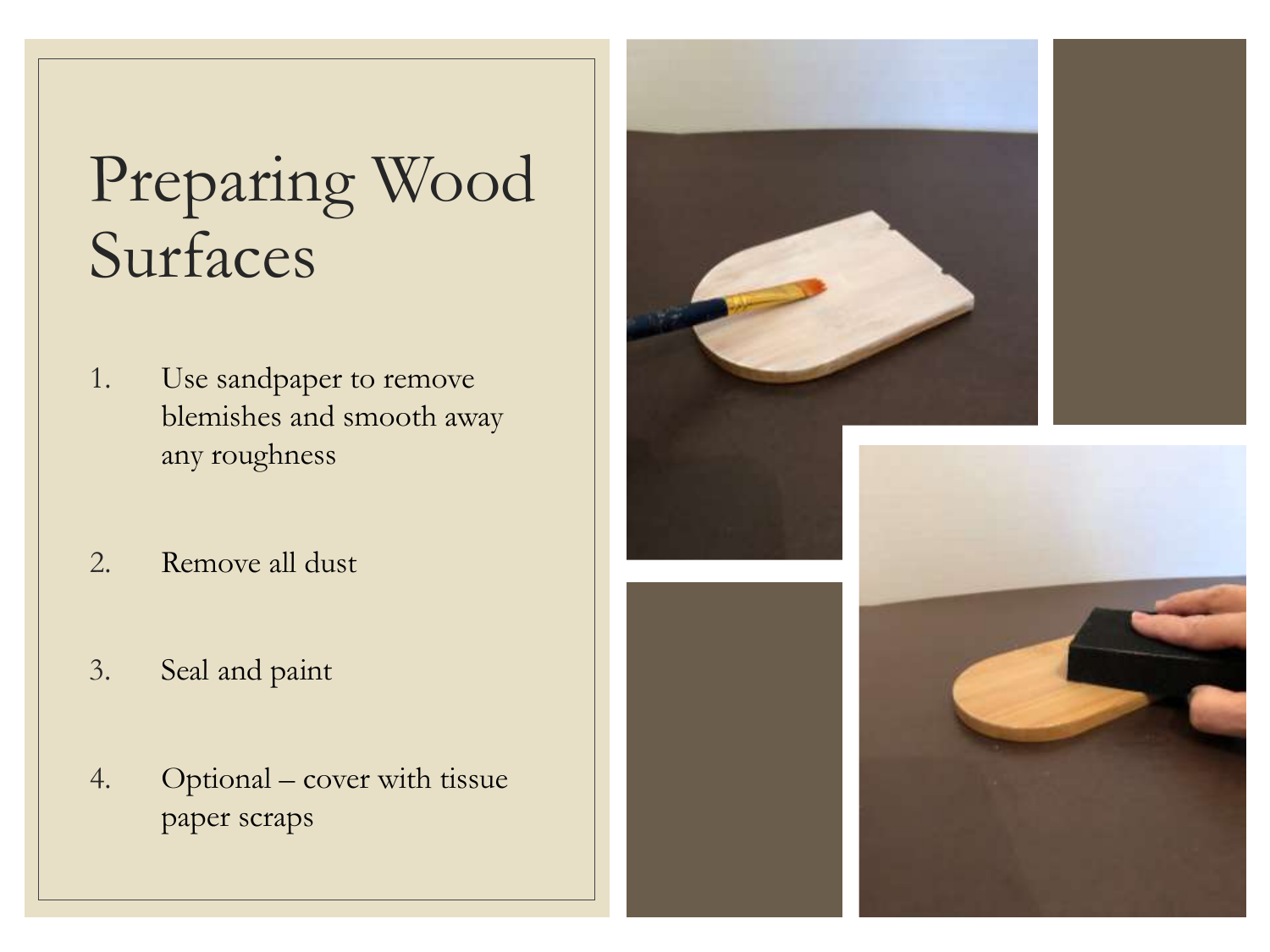### Preparing Glass Surfaces

- 1. Clean surface by removing all labels, blemishes or adhesives. In the case of bottles this can be achieved by leaving the bottle submerged in hot water for several hours.
- 2. Ensure the surface is thoroughly dry before proceeding.

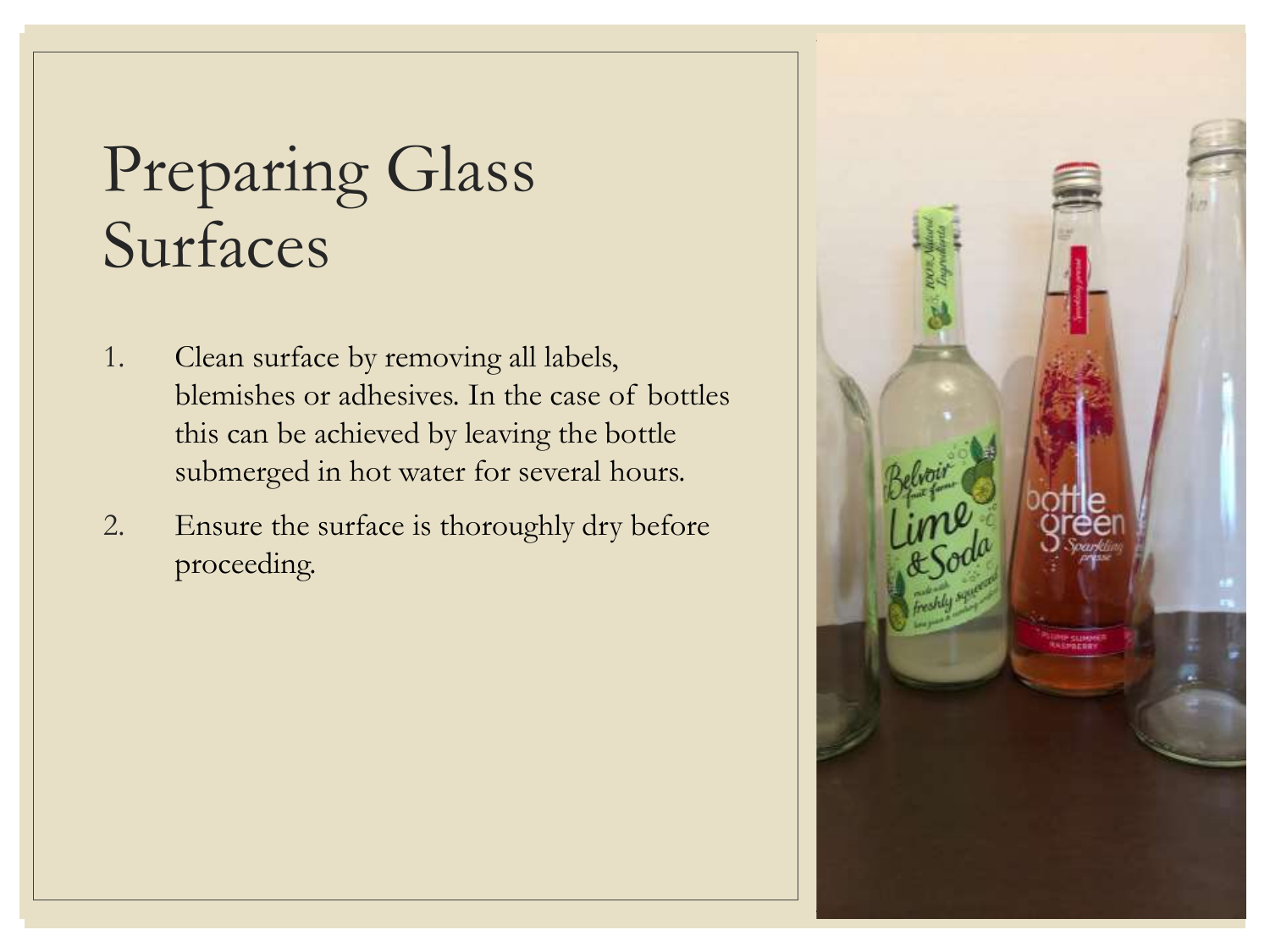### Options for Preparing Glass Surfaces

#### Option 1 – Glass Paint

- Use a small piece of kitchen sponge to lightly dab paint all over the surface of the glass item.
- Multiple layers can be added for a more opaque result. Ensure paint is thoroughly dry between coats of paint.
- Allow paint to dry thoroughly before proceeding to the next stage of attaching images.





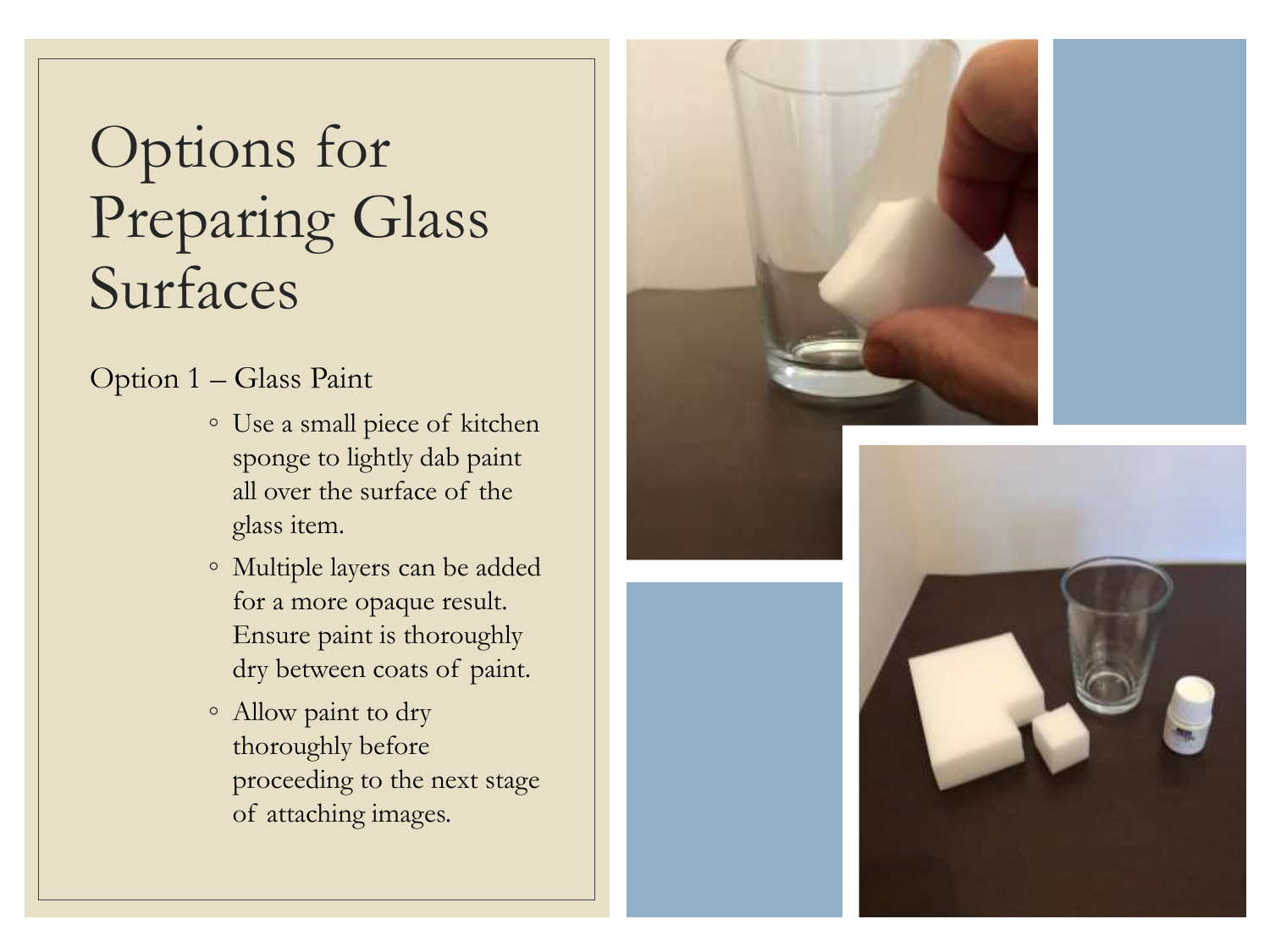







### Options for Preparing Glass Surfaces

Option 2 – Textured Paper (Shabby Chic)

- Tear tissue paper into ragged pieces of varying shapes and sizes.
- With a paint brush, spread a very, very thin layer of adhesive or decoupage medium over a small surface area.
- Lay pieces of tissue paper randomly over the adhesive. Use a finger or a paint brush to smooth away any bubbles or creases, starting from the centre of the piece of paper and pushing gently towards the outer edge.
- Cover the entire surface with randomly placed paper pieces, each with a small amount of overlap where pieces join.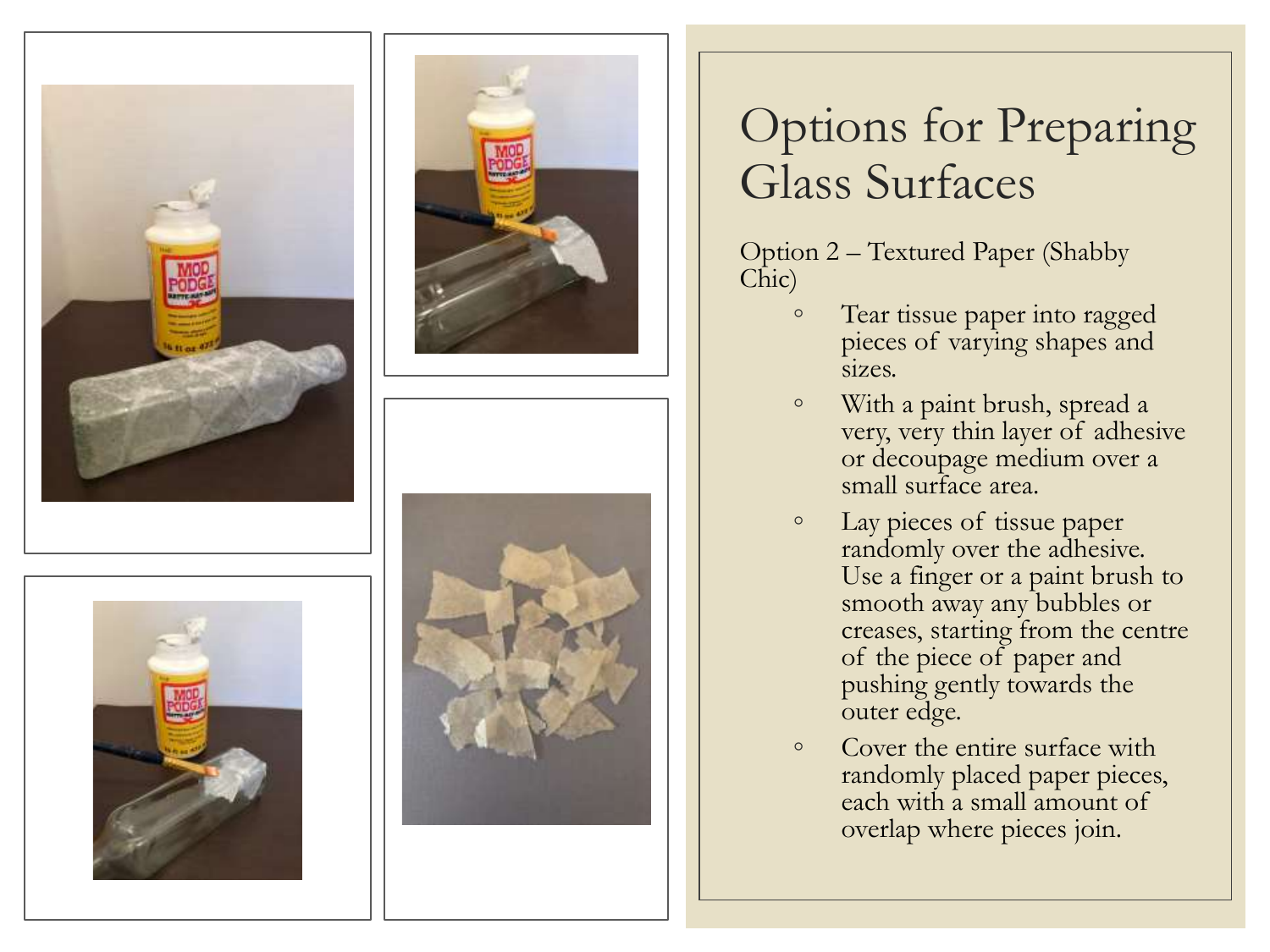## Preparing Tin



1-Clean surface to remove any dust or blemishes.



2-Decoupage can proceed directly onto the untreated tin surface or can be painted as per the wood surface or covered with paper as per the glass surface.

3-Allow to dry thoroughly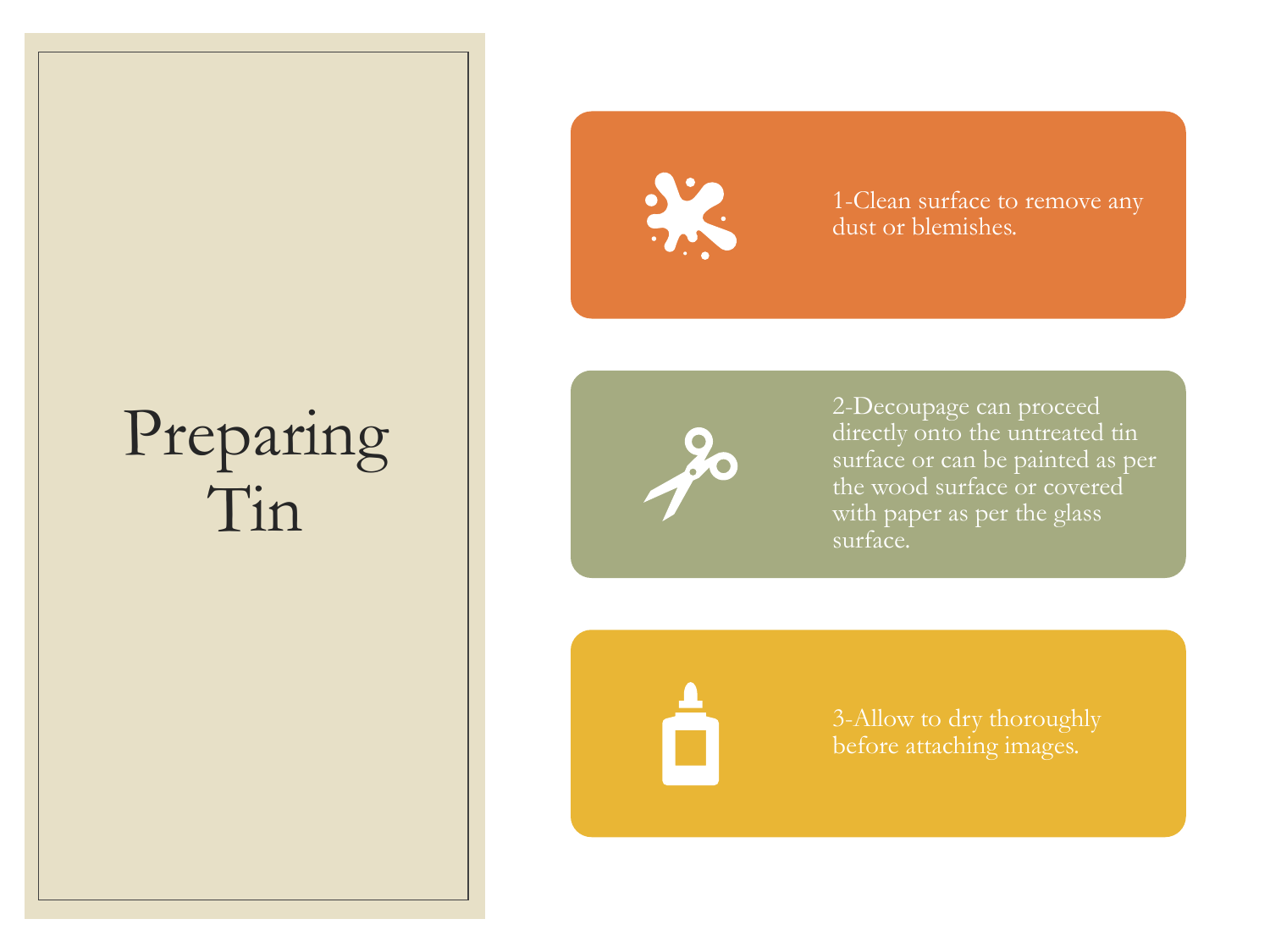## Preparing **Pottery** Surfaces

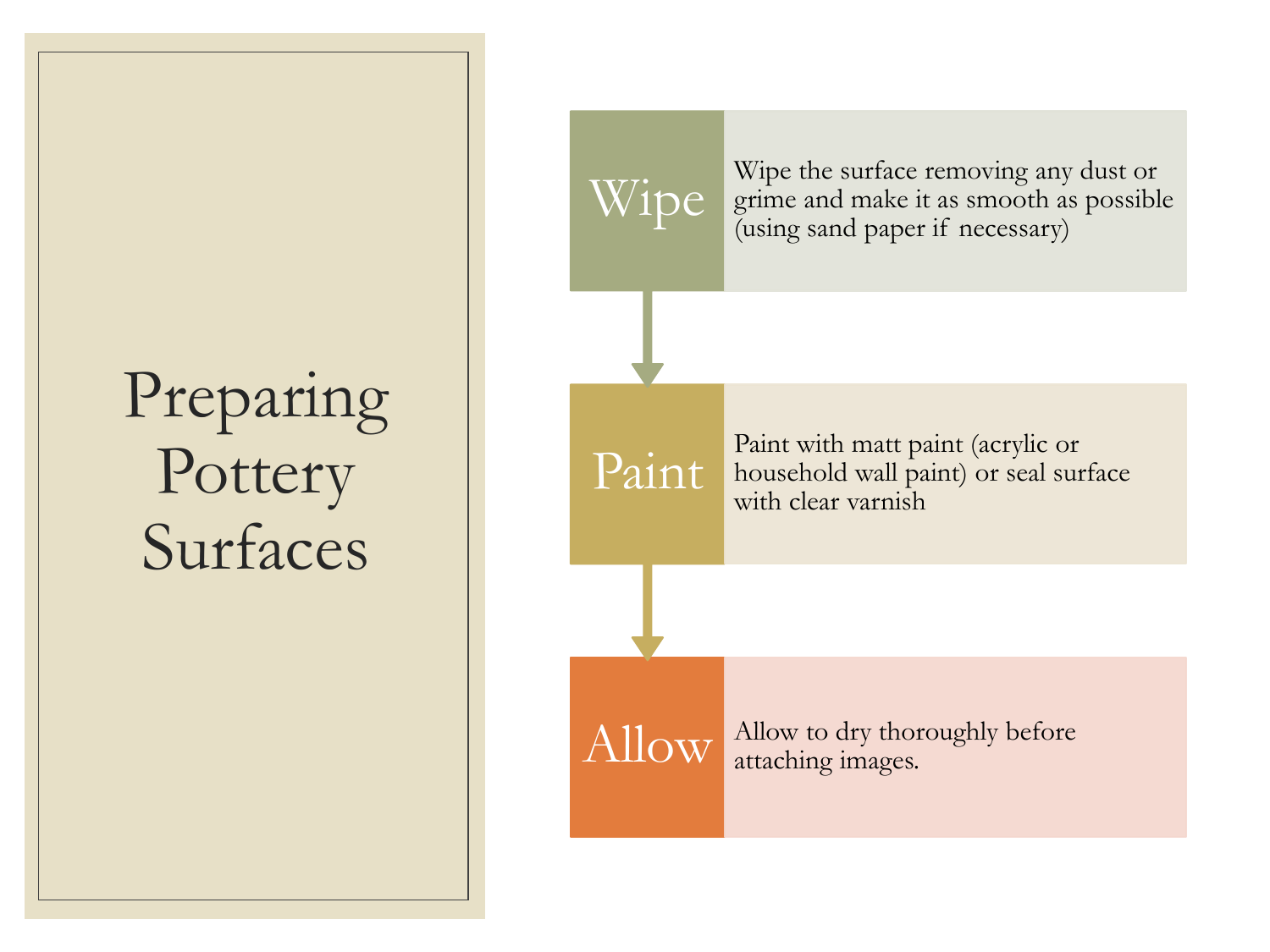## Ways to Use Prints

Cut precisely around image leaving no background whatsoever

Be sure to remove extra layers from serviettes (napkins)

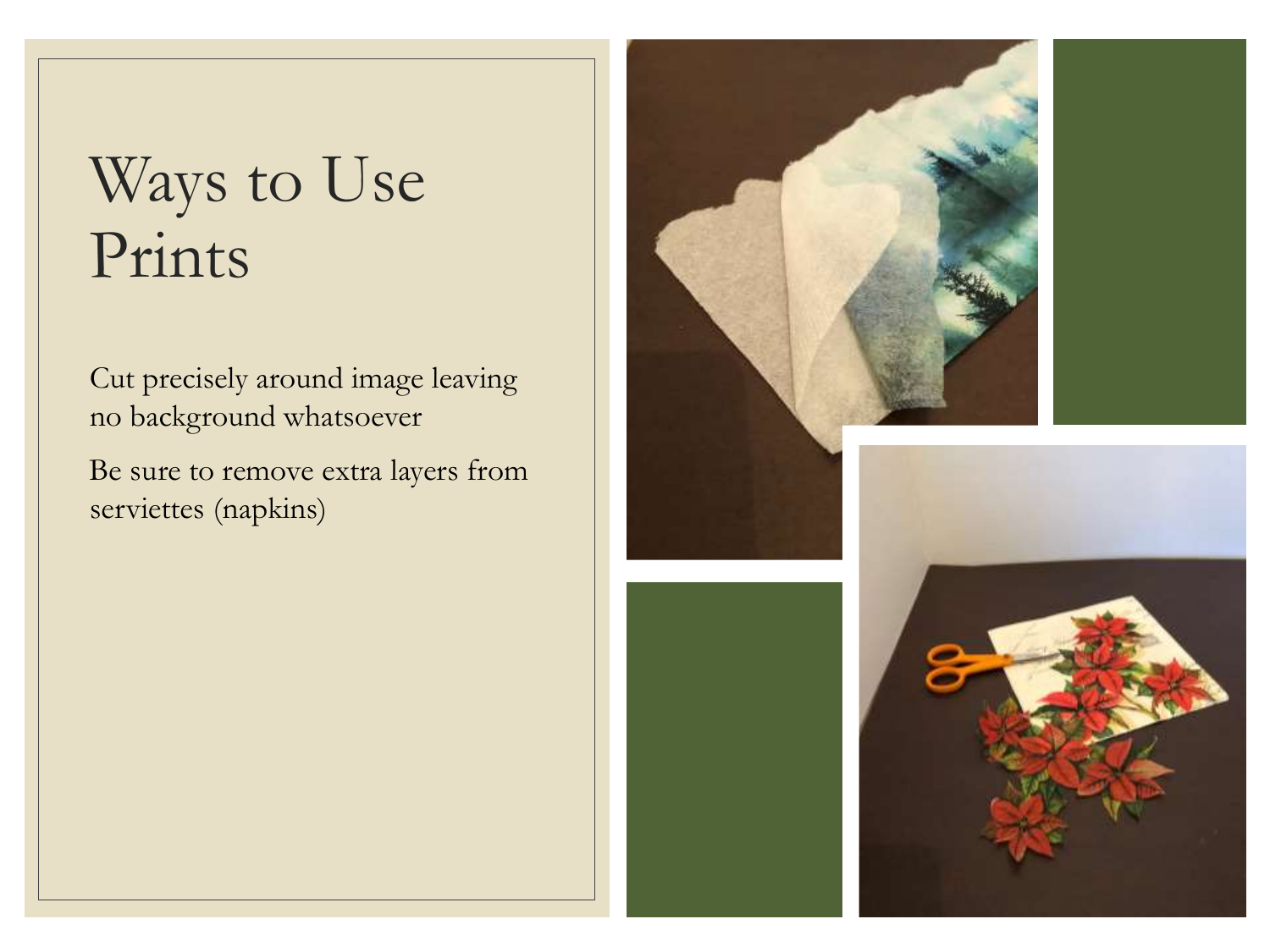

### Ways to Use Prints

Create a three dimensional image by cutting out several identical images of parts of the whole/larger image which are layered on top of each other using adhesive foam pads to create a three dimensional effect.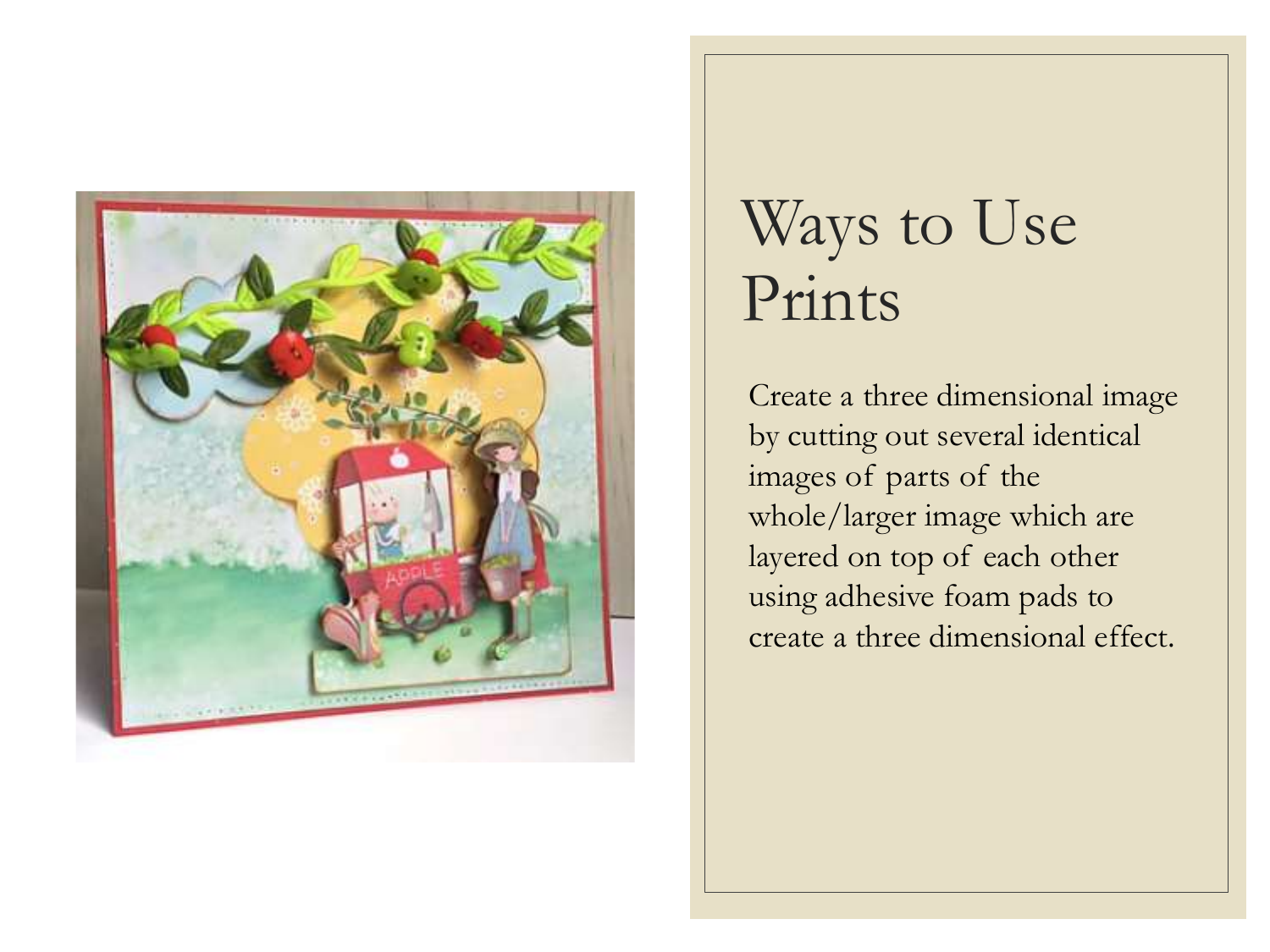### Ways to Use Prints

Partially cut out image, leaving delicate, fine areas where the uncut background can blend in with the same colour of pre-prepared surface background.

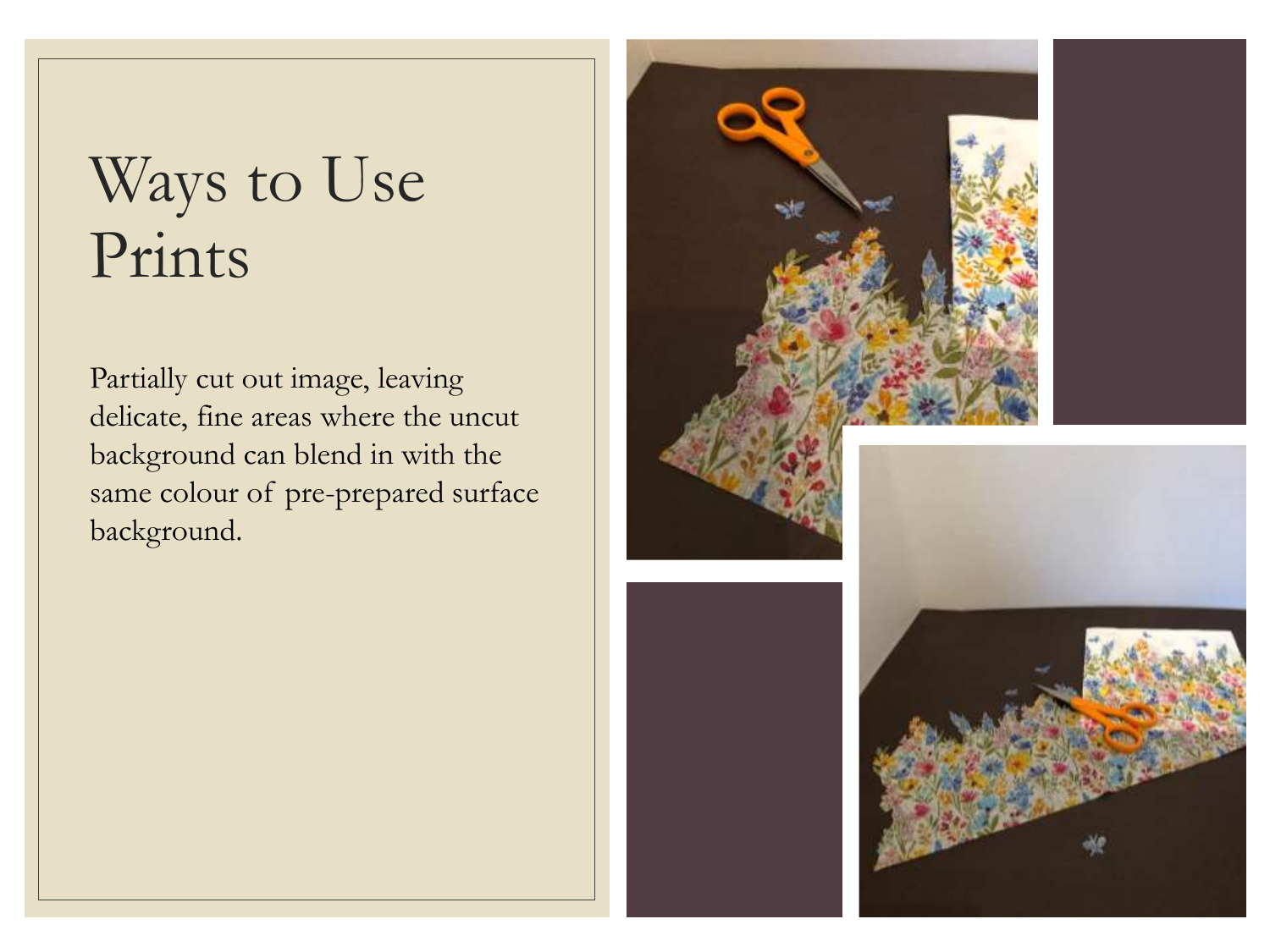

WAYS TO USE PRINTS

Tear along the top edge of the image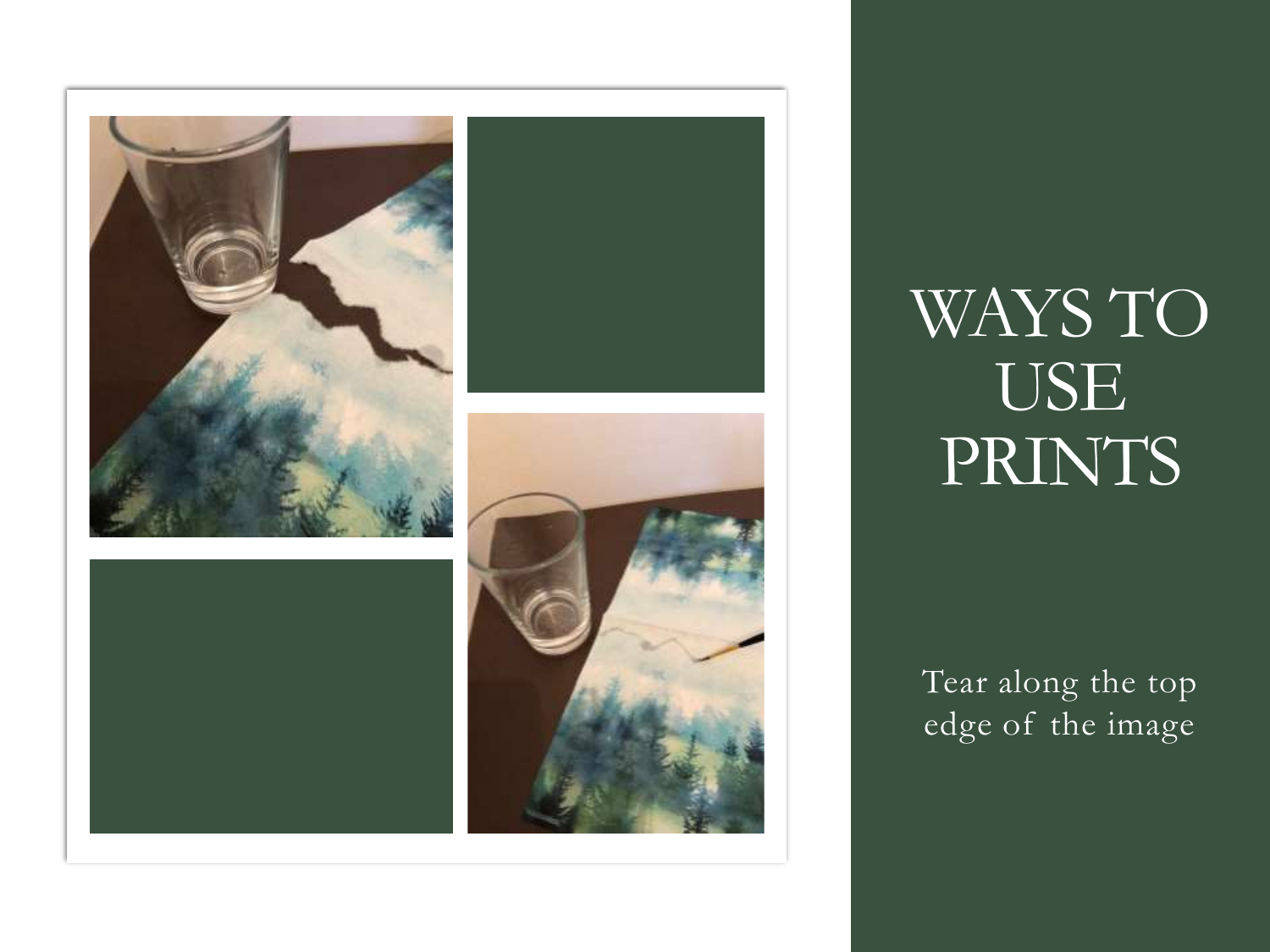# Samples for Inspirations

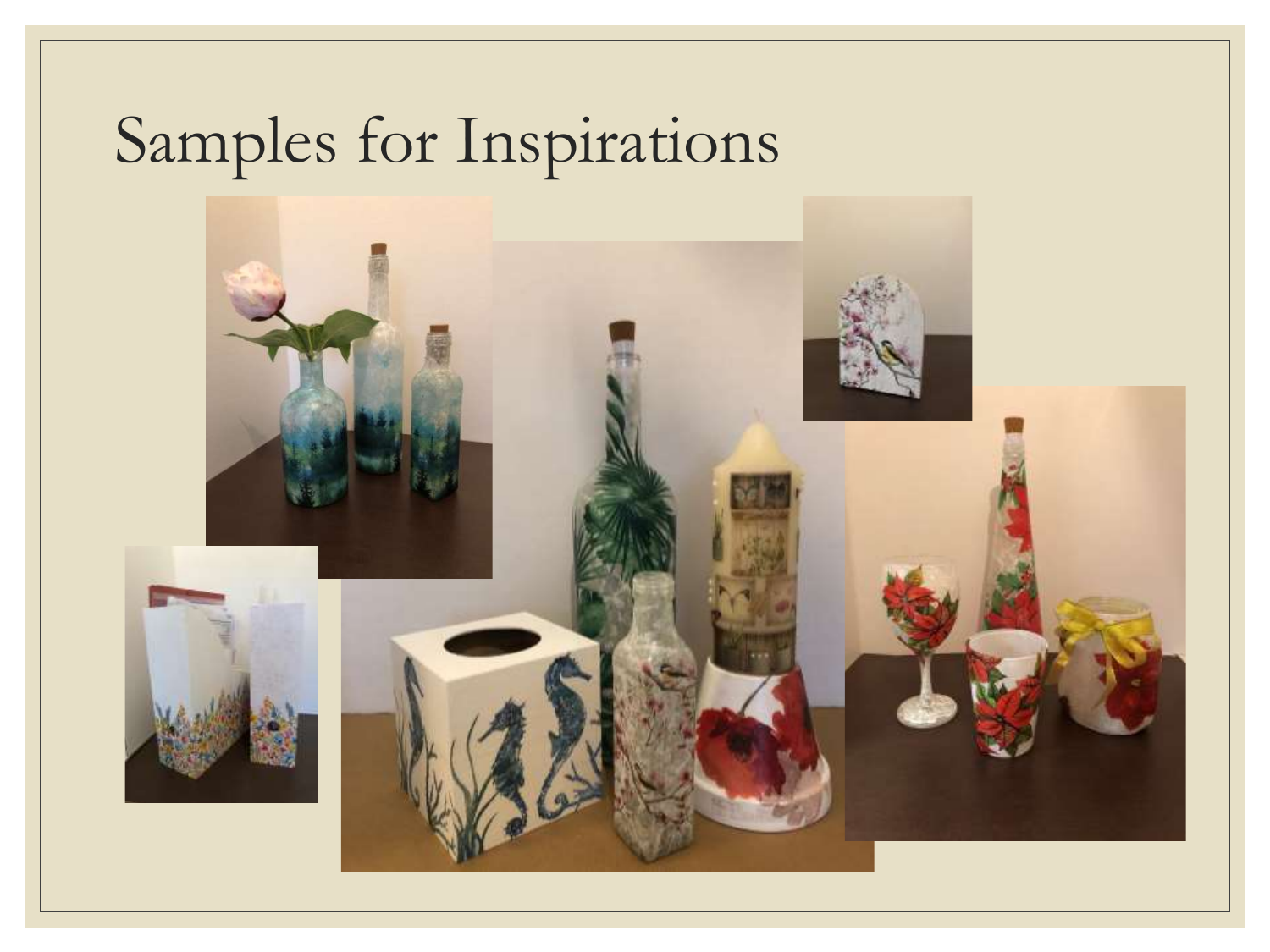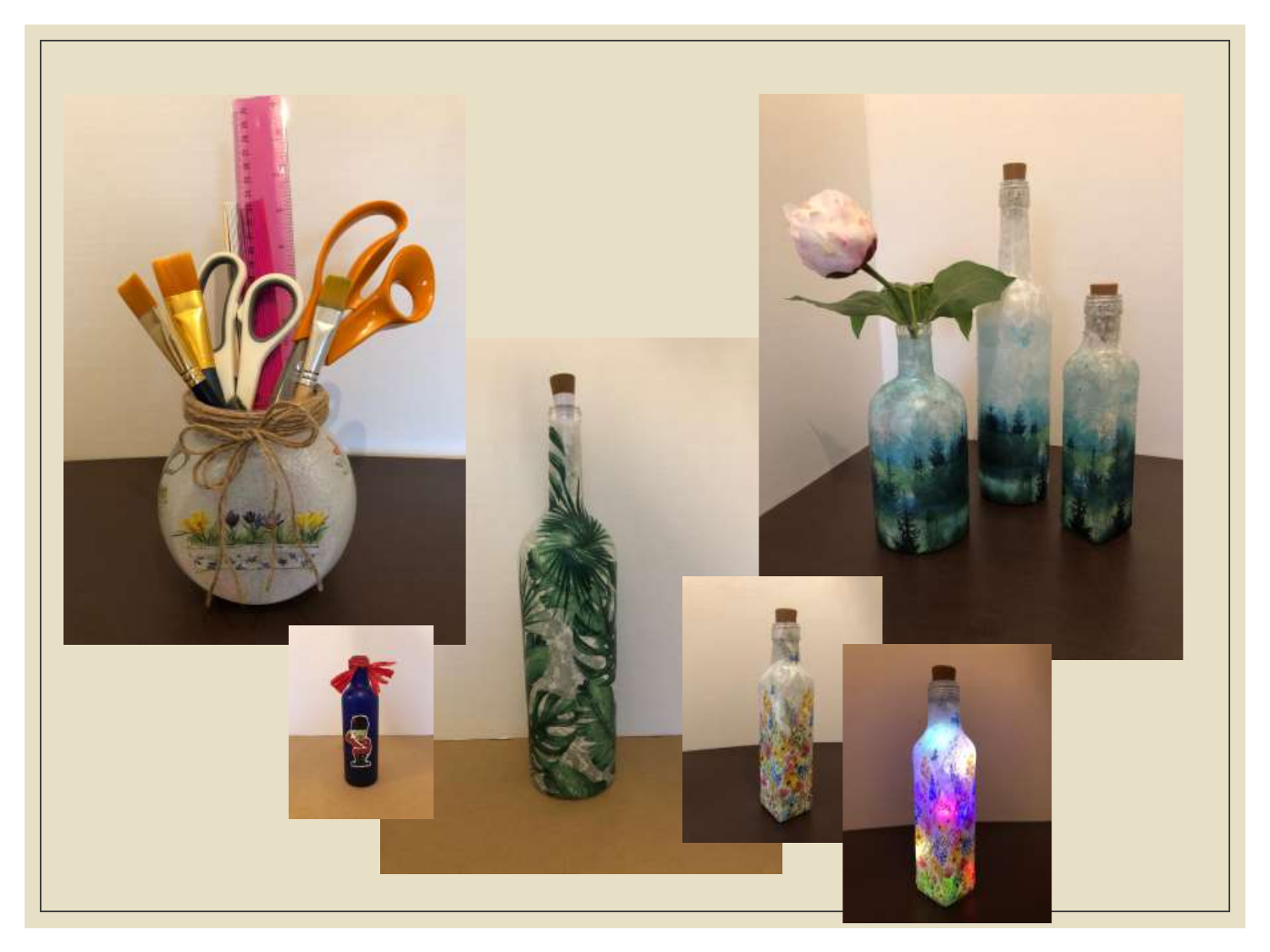### SEASONAL

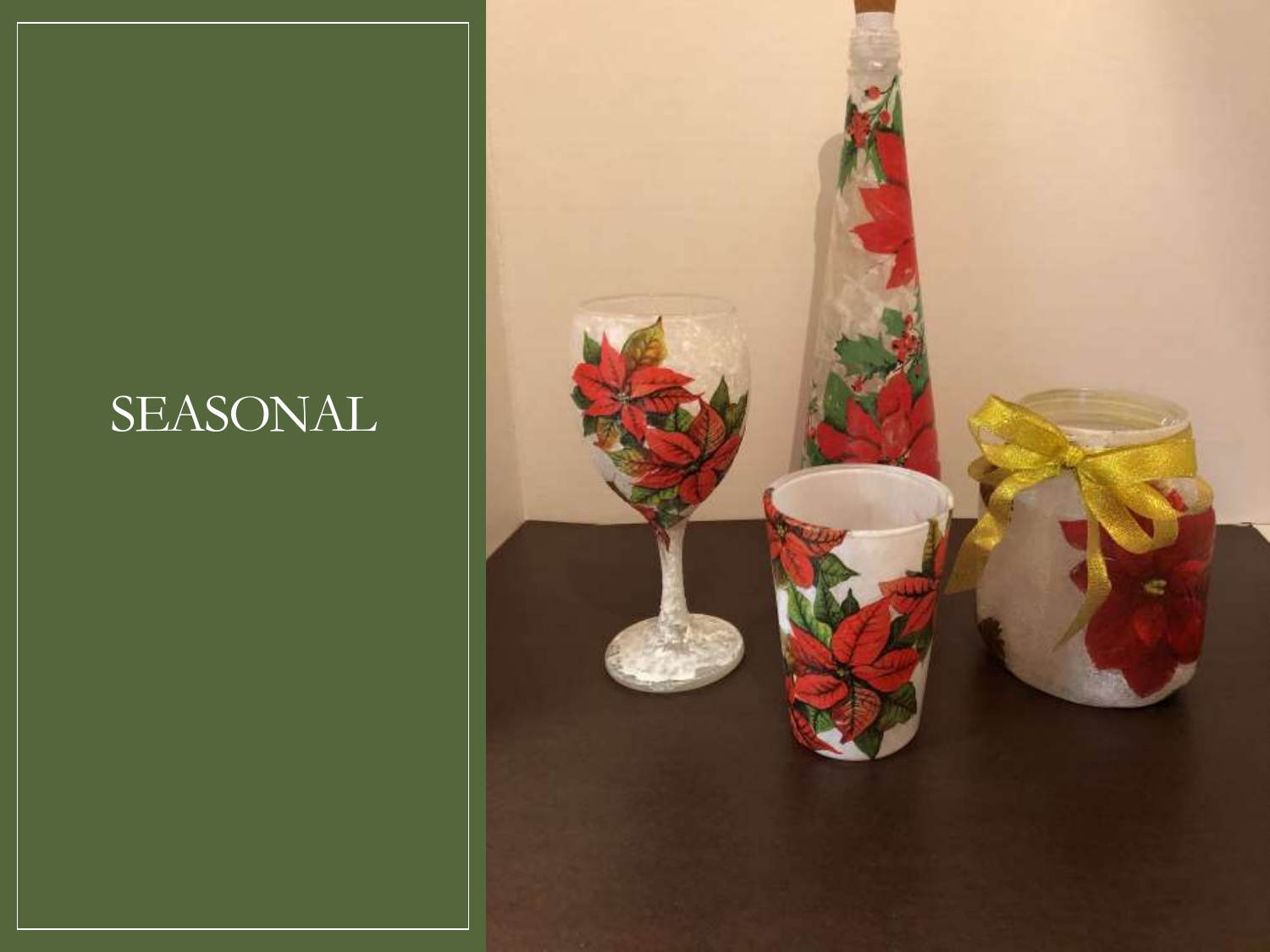







### WOOD